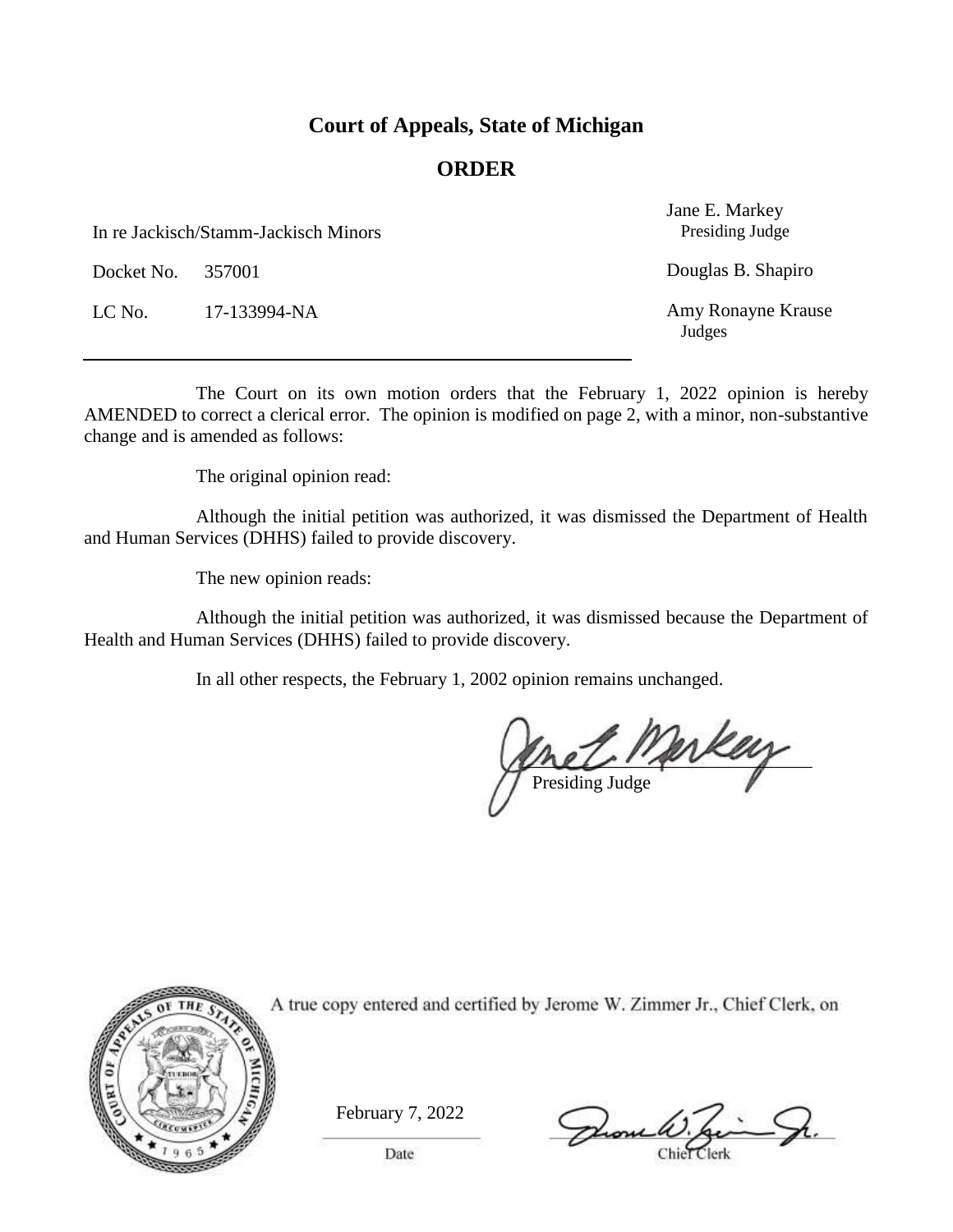# **S T A T E O F M I C H I G A N**

# **C O U R T O F A P P E A L S**

*In re* JACKISCH/STAMM-JACKISCH, Minors. February 1, 2022

FOR PUBLICATION 9:10 a.m.

No. 357001 Genesee Circuit Court Family Division LC No. 17-133994-NA

Before: MARKEY, P.J., and SHAPIRO and RONAYNE KRAUSE, JJ.

RONAYNE KRAUSE, J.

 $\overline{a}$ 

Respondent<sup>1</sup> appeals as of right the order terminating her parental rights to CJ, ASJ, and MSJ,<sup>2</sup> pursuant to MCL 712A.19b(3)(c)(*i*) (failure to rectify conditions of adjudication), (g) (failure to provide proper care or custody), and (j) (reasonable likelihood of harm if returned to parent). We affirm.

#### I. FACTUAL BACKGROUND

In March 2017, Child Protective Services (CPS) filed a petition to remove the children from respondent's care. The petition alleged that respondent, the children's father, JS, and the children were living in the basement of a relative's home. The relative monitored their food, laundry, and bath time; the children were observed to be dirty; and the family had no other place to live. Both MSJ and ASJ were in the hospital at the time. ASJ was born with one functioning lung and her heart on the wrong side of her body and needed special medical treatment. Respondent repeatedly refused to engage in education regarding ASJ's care and did not follow the dosage requirements for her breathing treatments. MSJ was diagnosed with failure to thrive; respondent failed two 24-hour supervised care blocks of care for him because she missed his feedings, and respondent was not responsive to MSJ's needs and did not properly feed him or change his diapers. The petition also noted that there had previously been a substantiated

<sup>&</sup>lt;sup>1</sup> Although the children's father, JS, was a respondent to the termination proceedings, he is not a party to this appeal. Therefore, "respondent" refers to respondent-mother.

 $<sup>2</sup>$  Another child, IF, is not at issue in this appeal.</sup>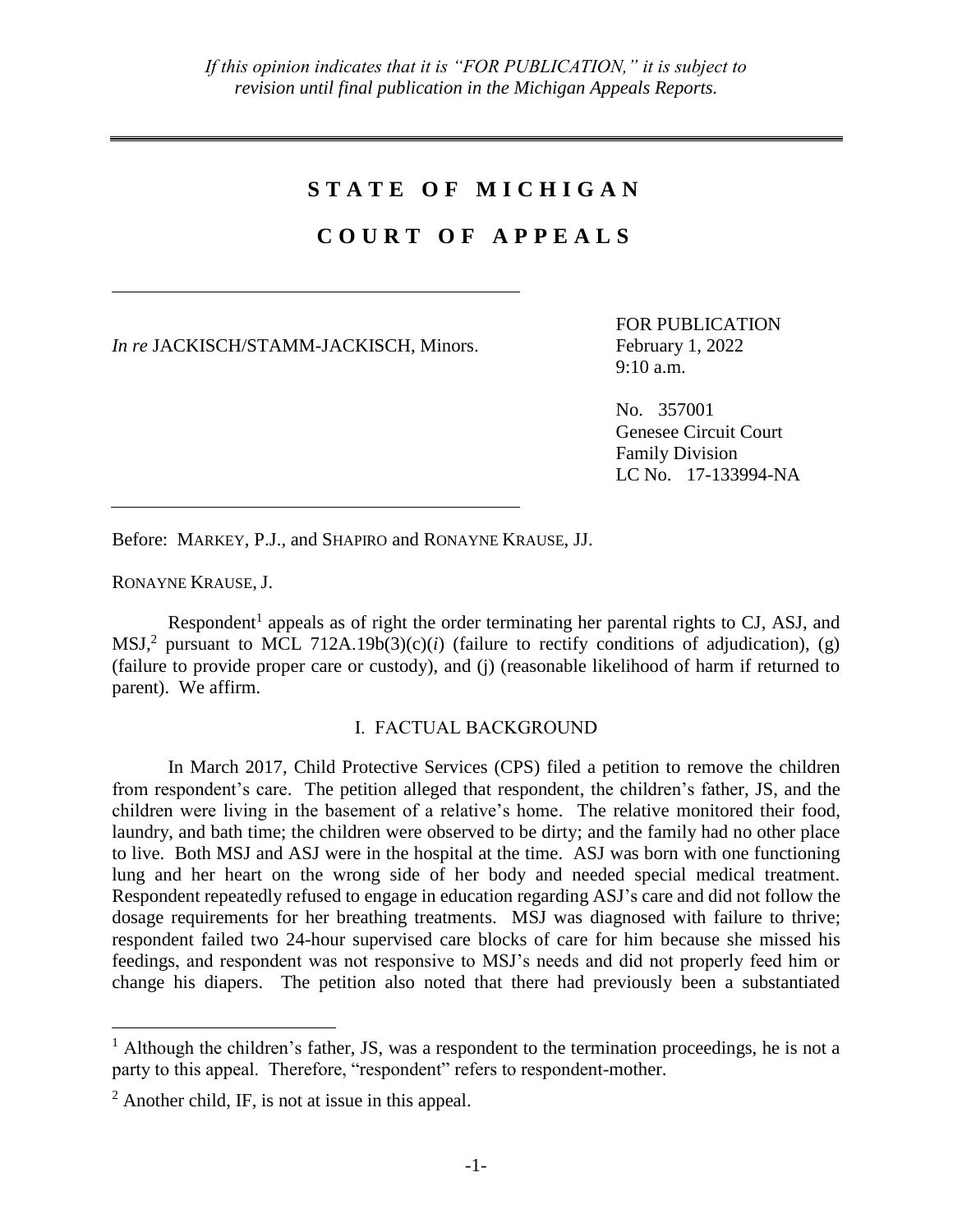allegation that respondent had committed unspecified domestic violence against CJ. Although the initial petition was authorized, it was dismissed the Department of Health and Human Services (DHHS) failed to provide discovery.

In February 2018, a second petition was filed. The second petition reiterated and expanded upon the concerns of medical neglect, noting in addition that respondent had admitted to medical staff that she found it "difficult to keep things straight" and "was unable to report which medications she is administering to [ASJ] and how often they are being administered." Medical staff also opined that respondent had "become increasingly difficult to work with." Respondent was observed to "smack the children in the head and the children flinch when she raises her hand." Respondent threatened CJ with an ice-cold shower if he did not eat dinner, and respondent threatened ASJ with hot sauce when she used a swear word. A teenaged niece of JS was residing "off and on" in the home and assisting with the children, but the niece had serious and inadequately-treated mental health issues, including threats to burn down the home, breaking windows and threatening to stab her parents in their sleep, and an attempt to commit suicide by drinking bleach while watching the children. Drugs and drug paraphernalia were observed to be within reach of the children. Respondent's jaw was broken at some point, apparently by JS in the while home as evidenced by blood splatter, and she variously claimed she lied that JS broke her jaw or that her jaw had been broken at work. Respondent and JS apparently both engaged in physical altercations with each other. Respondent "shot off her gun outside her home because a car full of men was parked in her driveway," and respondent kept "her gun in a hole in the couch" where it was accessible to the children. The trial court authorized the petition, and the children were placed in separate foster homes.

Over the course of the next year, respondent participated in several services, but failed to follow through with others. She completed parenting classes, but she continued to demonstrate difficulty with parenting and understanding the children's needs. A psychological evaluation indicated that respondent's intellectual difficulties would make it difficult for her to understand and apply learned techniques, and her "prognosis for independent parenting [was] poor." Respondent was referred to mental health counseling and substance abuse evaluation on multiple occasions, but she failed to follow through or verify that she participated. She was also referred to mental health services for MSJ, but she attended few of the individual sessions. Respondent "was informed of all medical appointments for [ASJ] and has failed to attend these appointments." She did, however, complete a domestic violence counseling class. Furthermore, although she obtained housing that could have been suitable, it needed repairs. She depended entirely on the income of her then-partner, MF.

As of June 2019, respondent had missed ten scheduled parenting time visits. Respondent struggled to remain engaged with the children when she did show up for parenting time, often asked to end sessions early, brought inappropriate sweet snacks despite knowing that ASJ had dental issues, and sometimes said inappropriate things to the children. During this time, respondent became pregnant with her youngest child,  $IF<sub>1</sub><sup>3</sup>$  and when hospitalized with complications from the pregnancy, she left against the advice of medical staff and did not return

 $\overline{a}$ 

 $3$  As noted, IF is not at issue in this appeal.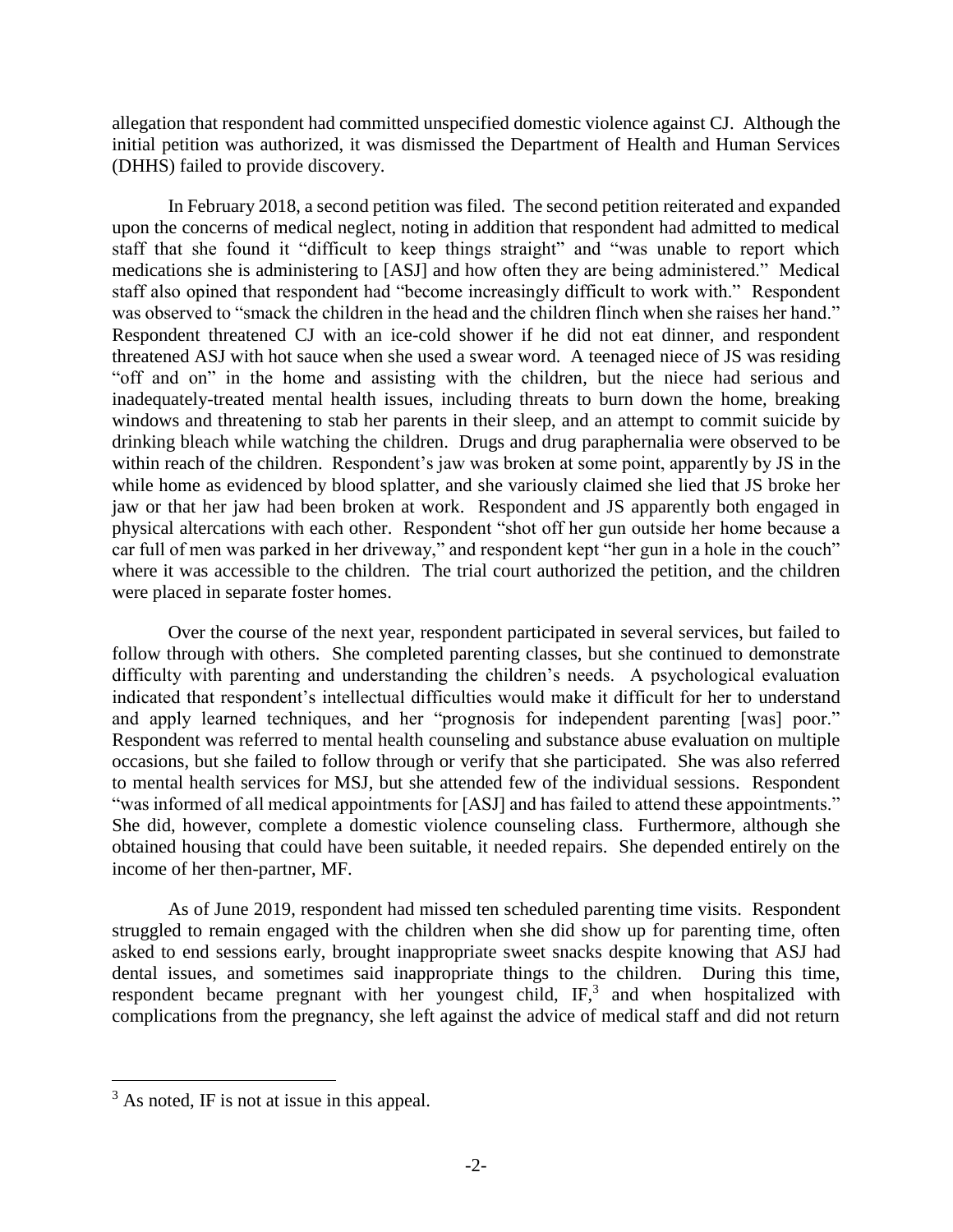for a follow-up appointment. When respondent gave birth to the child, the baby was placed with her father, MF. The children struggled with behavioral issues and regressed in potty training. As of June 2019, respondent missed nineteen random drug screens, tested positive for THC on six occasions, and tested positive for cocaine on one occasion.

As of a supplemental petition for termination filed in July 2020, ASJ required only a single medication, but respondent was "still unable to remember the treatment plan for at home." A FOIA request had revealed that the police were summoned to the home where respondent and MF were residing on numerous occasions, mostly for fights between the two of them, but the nature of those fights was not clear and, insofar as we can determine, was never fully explained. At the termination trial, it was revealed that respondent had punched someone for asking her to wear a mask at a store, and respondent reported that she sometimes got so angry she blacked out. MF and respondent both testified that they only had a single physical altercation, a single police contact, and no domestic violence issues. He further testified that he was attempting to help respondent with her "anger issues." Respondent claimed to be seeing a therapist, but she had not provided any verification that she was engaged in therapy.

Respondent continued to show an inability to manage the needs of all three children, or even one child at a time. However, respondent was compliant with drug screens and was removed from a drug court program to focus on her mental health. Respondent continued to struggle with parenting time, missed 26 visits, often asked to leave visits 20 minutes early, struggled to appropriately discipline the children, and struggled to keep the children engaged. The children's behavior worsened—CJ displayed extreme and violent behaviors toward himself and others, ASJ engaged in bullying, and MSJ was extremely dysregulated.

Following a termination hearing, the trial court terminated respondent's parental rights as described above, reasoning in its conclusion:

In view of all the above, the Court finds that [respondent] failed to adequately follow and comply with, complete, and/or benefit from the services and elements of the treatment plan and, thus, was unable to rectify the barriers that brought the children into care over three years ago. In particular, progress that [respondent] made toward rectifying the conditions that led to the children's removal still failed to adequately address the main barriers that her mental health, parenting skills, and domestic violence posed to the children's care. For instance, her interactions with the children and choices put the children at risk as she struggled with recognizing and meeting their basic and special needs. Furthermore, [respondent] did not show enough that she can provide a long-term, safe, stable housing environment for the children within a reasonable amount of time. In addition, there was no indication that [respondent] adequately benefitted from any of these services, satisfactorily addressed the issues that caused the children's removal, or showed sufficient progress toward demonstrating her ability to care for the children's extensive special needs as she continued to be overwhelmed and struggled with her parenting all three children and understanding their respective cues. Moreover, [respondent] has unsuccessfully participated in several domesticviolence classes, had a long history of engaging in domestic violence, and even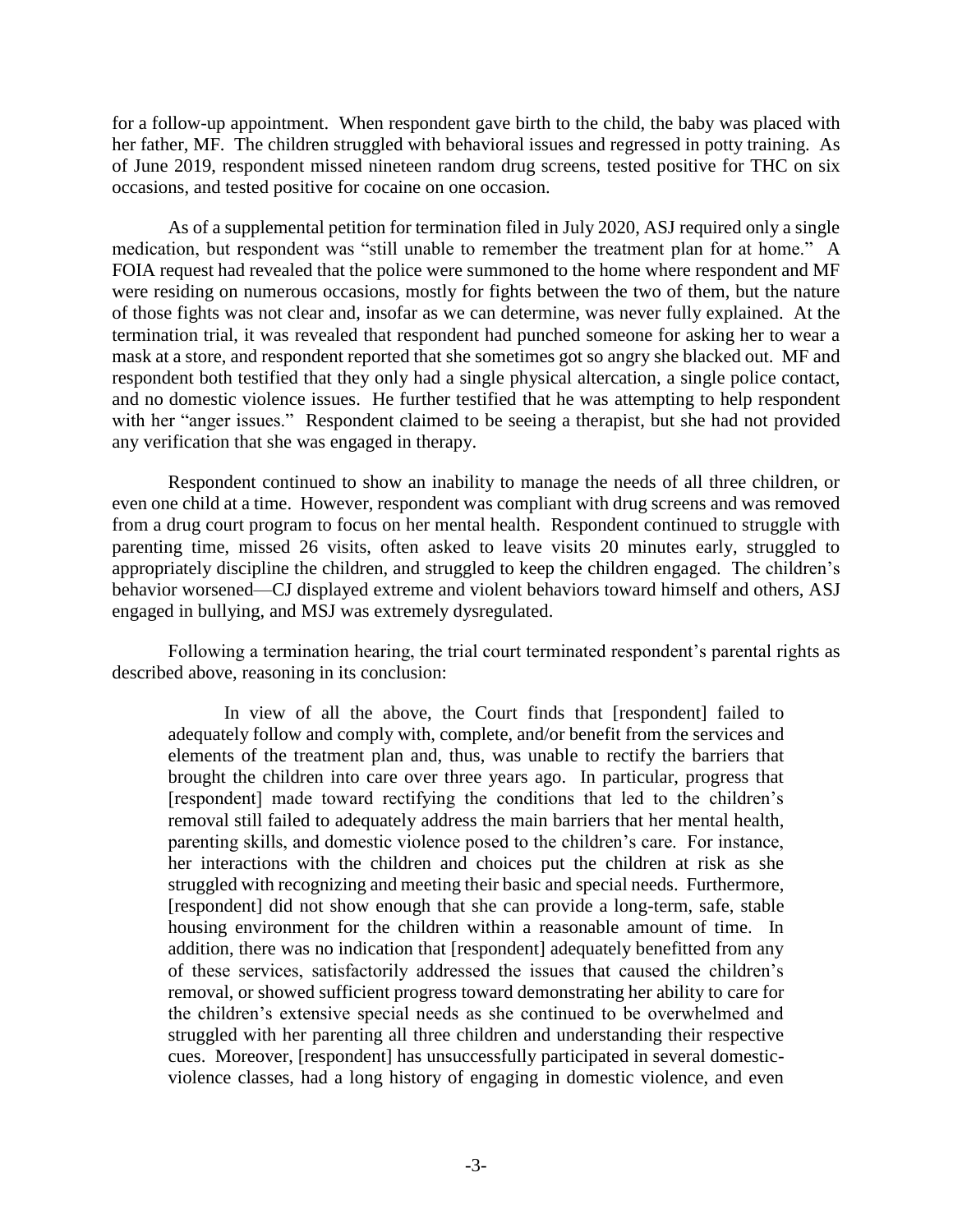commented at one time that she was in an unsafe environment/relationship with her then fiancé (now husband) [MF].

The trial court found by clear and convincing evidence that, as noted above, MCL  $712A.19(b)(3)(c)(i)$ , (g), and (j) were satisfied. The trial court further stated that it did not doubt that respondent loved the children, but it was in the best interests of the children to terminate respondent's parental rights, citing:

1) the parents' parenting ability; 2) the children's need for permanency, stability, finality, and consistency; 3) the advantages of their respective foster homes over the parents' home; 4) the parents' history of domestic violence; 5) the parents' compliance with the case-service plan; 6) the children's special needs; 7) the length of time the children have been in foster care (i.e., over three years); 8) the children's well-being while in care; 9) the high likelihood of adoption by the respective foster parents, who can provide proper care and custody to the children; and 10) all of the caseworkers, LGAL, and experts opining for it.

This appeal followed.

#### II. STANDARD OF REVIEW

"In order to terminate parental rights, the trial court must find by clear and convincing evidence that at least one of the statutory grounds for termination in MCL 712A.19b(3) has been met." *In re VanDalen*, 293 Mich App 120, 139; 809 NW2d 412 (2011). "We review the trial court's determination for clear error." *Id*. We also review for clear error a trial court's decision that termination is in a child's best interests. *In re Olive/Metts*, 297 Mich App 35, 40; 823 NW2d 144 (2012). "A finding of fact is clearly erroneous if the reviewing court has a definite and firm conviction that a mistake has been committed, giving due regard to the trial court's special opportunity to observe the witnesses." *In re BZ*, 264 Mich App 286, 296-297; 690 NW2d 505 (2004). If we conclude that termination is supported by at least one statutory ground, additional grounds for the trial court's decision need not be considered. *In re HRC*, 286 Mich App 444, 461; 781 NW2d 105 (2009). Even if conditions improved in the months before the termination hearing, a trial court may look to the totality of the evidence to determine whether a parent accomplished meaningful change in conditions that led to adjudication. *In re Williams*, 286 Mich App 253, 272- 273; 779 NW2d 286 (2009).

#### III. ANALYSIS

Respondent argues that the trial court erred by finding that clear and convincing evidence supported termination of her parental rights. We disagree.

As an initial matter, we conclude that the trial court erred to the extent it based termination on respondent's involvement in domestic violence because the record fails to establish that respondent was a perpetrator. The fact that respondent was or is a *victim* of domestic violence may not be relied upon as a basis for terminating parental rights. *In re Plump*, 294 Mich App 270, 273; 817 NW2d 119 (2011). This is not to say that being a victim of domestic violence necessarily precludes termination of parental rights. To the extent such a victim is also a perpetrator, the commission of domestic violence is an appropriate concern. Similarly, termination may be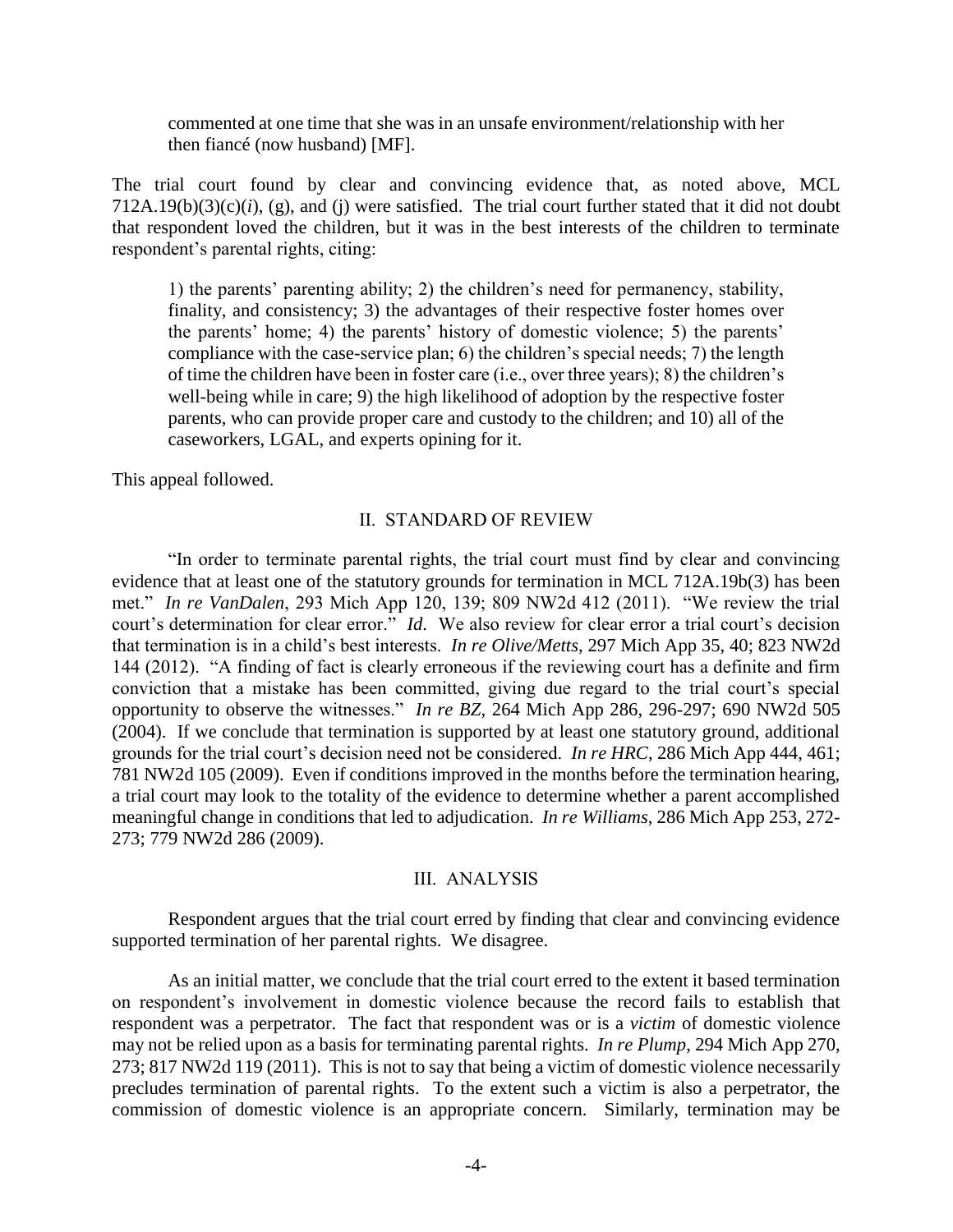"properly based on the fact that [a] respondent's own behaviors were directly harming the children or exposing them to harm." *Id*.; see also *In re Ellis*, 294 Mich App 30, 34-35; 817 NW2d 111 (2011). However, the record in this case offers nothing more than vague references to "domestic violence between" respondent and MF or JS. The critical question is *who is the abuser* (or abusers), and without that information, mere references to domestic violence in the abstract cannot be used to support termination. The record clearly shows that respondent was a victim of domestic violence, but it contains nothing beyond hints or suggestions that she may also have been a perpetrator. Hints and suggestions are not enough. If petitioner believes that respondent was a perpetrator of domestic violence, it must say so explicitly and provide evidence in support of that conclusion. The trial court erred in relying on respondent being a victim.

Nevertheless, even striking trial court's inappropriate references to domestic violence, we find the record amply supports the trial court's findings that statutory grounds for termination were established by clear and convincing evidence. The trial court terminated respondent's parental rights pursuant to MCL 712A.19 $(3)(c)(i)$ ,  $(g)$ , and  $(i)$ , which provide:

(3) The court may terminate a parent's parental rights to a child if the court finds, by clear and convincing evidence, 1 or more of the following:

\* \* \*

(c) The parent was a respondent in a proceeding brought under this chapter, 182 or more days have elapsed since the issuance of an initial dispositional order, and the court, by clear and convincing evidence, finds . . .

(*i*) The conditions that led to the adjudication continue to exist and there is no reasonable likelihood that the conditions will be rectified within a reasonable time considering the child's age.

\* \* \*

(g) The parent, although, in the court's discretion, financially able to do so, fails to provide proper care or custody for the child and there is no reasonable expectation that the parent will be able to provide proper care and custody within a reasonable time considering the child's age.

\* \* \*

(j) There is a reasonable likelihood, based on the conduct or capacity of the child's parent, that the child will be harmed if he or she is returned to the home of the parent.

Regarding MCL 712A.19(3)(c)(*i*), there is no question that more than 182 days had elapsed since the issuance of the initial dispositional order on April 20, 2018, and the termination order issued on March 31, 2021. The children were originally brought into care for, in relevant part, medical neglect and improper supervision. Those issues were never satisfactorily resolved, and the evidence indicated no reasonable likelihood that they would be rectified within a reasonable time.